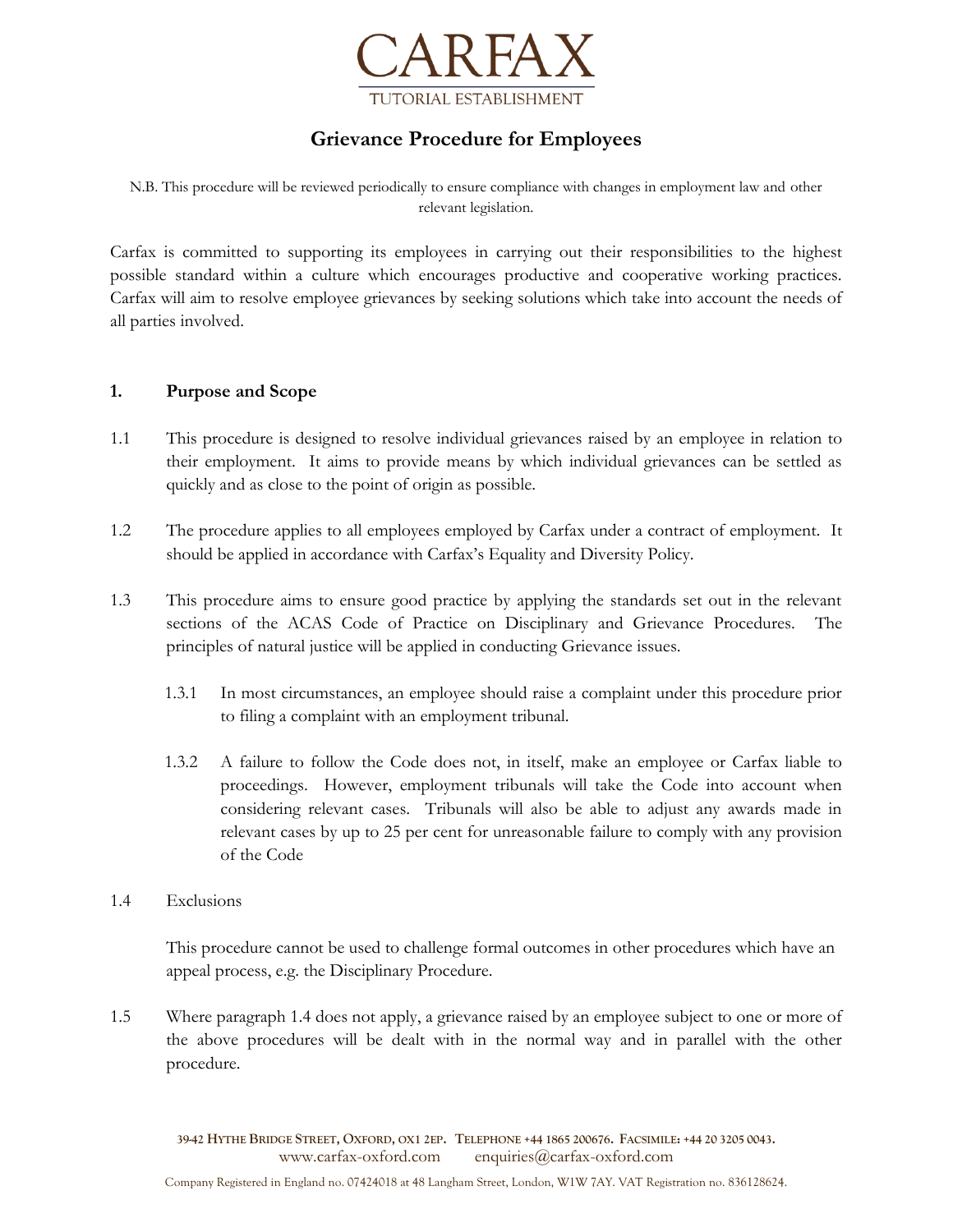# **2. Principles**

- 2.1 If an employee has a grievance, he should first endeavour to resolve the matter informally by a direct approach to and discussion with the other employee(s) concerned.
	- 2.1.1 If the matter remains unresolved by informal procedures, the formal procedure may be followed.
- 2.2 At each stage of the procedure, the Principal is available to provide advice and guidance, but must be involved in formal stages of the procedure.
- 2.3 At each stage of the formal procedure, individuals have the right, if they wish, to be accompanied by a colleague or by an appropriate representative.
- 2.4 All proceedings and associated documentation must be kept confidential as far as practicable.
- 2.5 No employee will suffer detriment for raising a grievance in good faith.

# **3. Other Possible Courses of Action**

The purpose of the grievance procedure is to reach a resolution on matters affecting employment, e.g. terms and conditions of employment, health and safety, new working practices, organisational change, equal opportunities, and relationships at work. Depending on the nature of the grievance, it may be appropriate to take action through a different route:

- 3.1 Issues relating to certain types of conduct in the work environment, such as harassment or bullying, should normally be raised in accordance with the Code of Practice – Harassment. If the situation cannot be resolved by following guidelines in the Code of Practice – Harassment, a formal complaint may be made under this Grievance Procedure.
- 3.2 Allegations or concerns relating to some actual or likely danger, fraud, or other illegal or unethical conduct connected with Carfax should be addressed immediately in writing to the Principal.
- 3.3 Mediation
	- 3.3.1 At any stage in this procedure, the parties to the grievance may request that the matter be referred for mediation. Mediation is likely to be most appropriate in cases involving interpersonal relationships. There may, however, be circumstances in which alternative non-adversarial discussions may be undertaken with the aim of promoting a speedy resolution.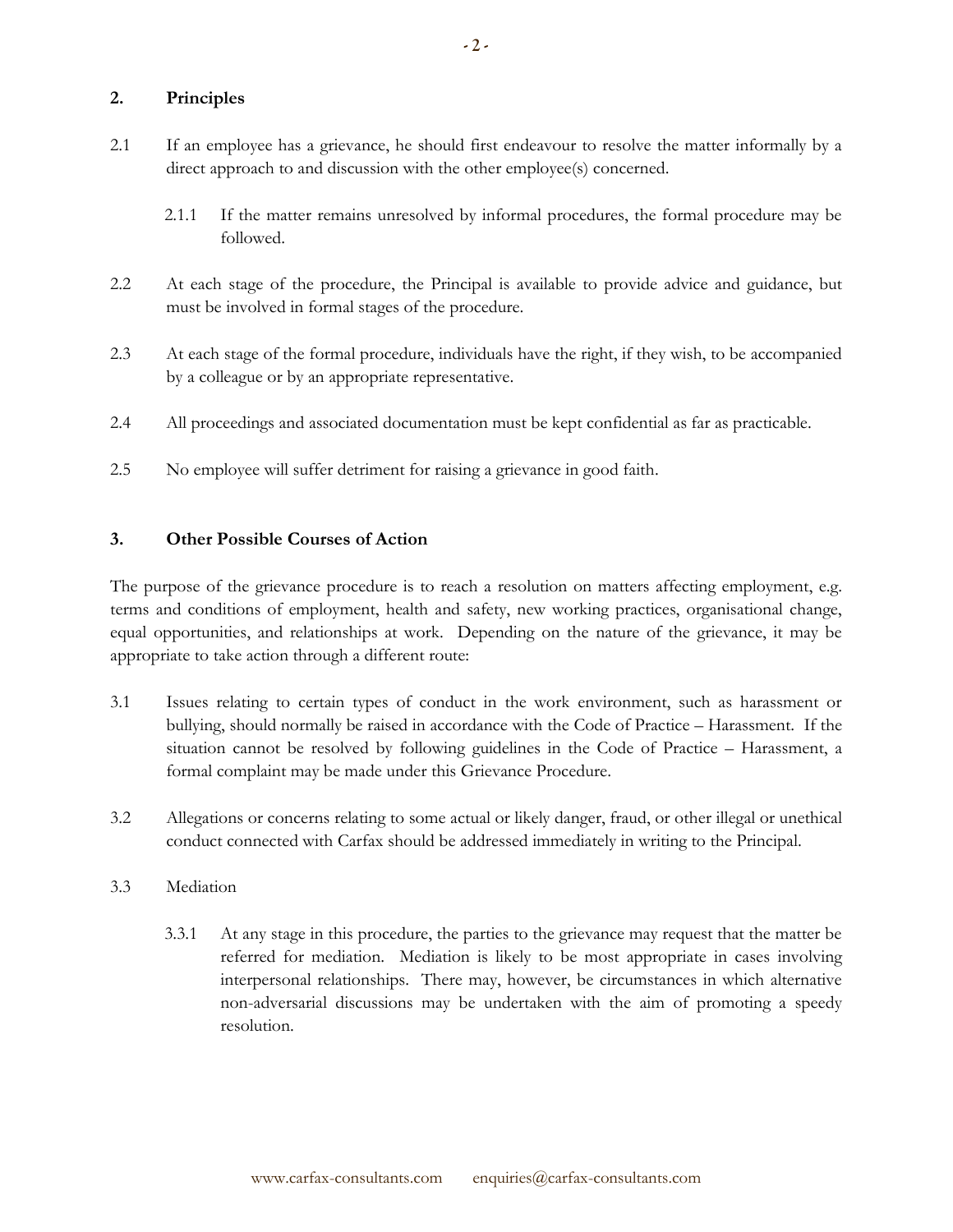- 3.3.2 Mediation is voluntary and will take place only if all parties agree. It is, however, hoped that employees will recognise the benefits of seeking to resolve issues via mediation and will be amenable to and cooperate with this approach.
- 3.4 In some circumstances, it may be appropriate to submit a formal complaint. On receipt of a formal, written complaint, the Principal will investigate the complaint, and determine and implement an appropriate course of action. This course of action will be appropriate where the complainant does not wish to engage in hearings or has not identified a preferred resolution, but wishes to ensure that action is taken over a matter of concern. It will not normally be possible to keep the complaint, or the identity of the complainant, confidential.

# **4. The Informal Process for Raising and Resolving Grievances**

It will often be easier, quicker, and more effective to resolve complaints or grievances informally**.**

- 4.1 If an employee has a grievance, he should first endeavour to resolve the matter informally by a direct approach to and discussion with the other employee(s) concerned.
- 4.2 A meeting should normally be convened within 5 working days.
- 4.3 The employee should explain the nature of the grievance and both parties should seek a resolution. This is best achieved by means of an open and constructive discussion in which both parties are willing to understand the other's point of view.
- 4.4 The informal procedure does not preclude the parties from agreeing to meet on a second or subsequent occasion, nor, where the parties are in agreement, from approaching a third party for advice or assistance in arriving at a resolution.
- 4.5 Any party may approach the Principal for advice or guidance as appropriate.
- 4.6 If the matter remains unresolved, the formal procedure may be followed.

### **5. The Formal Procedure**

- 5.1 All parties to the Formal Procedures will aim to reach a just and reasonable resolution, and the operation of the procedure will be consistent with this objective and determined by the person hearing the Grievance in each case.
- 5.2 At each stage of the formal procedure, a hearing will normally be convened within 15 working days, and the employee will be reminded of his right to be accompanied (see 2.3 above).
- 5.3 Stage One: Formal Resolution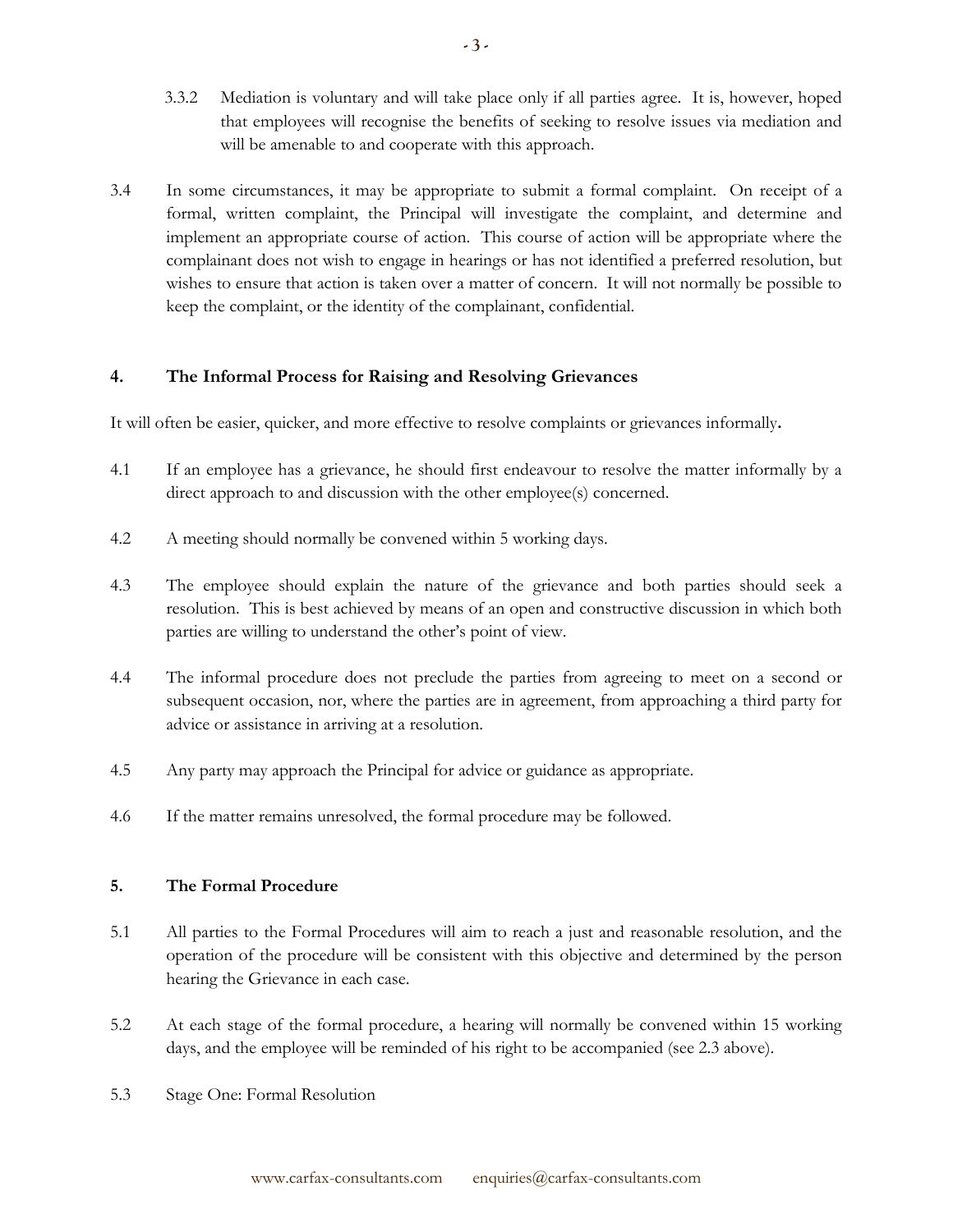- 5.3.1 If it is not possible to resolve a grievance informally, the employee should raise the matter formally, and without unreasonable delay, by putting his grievance in writing to the Principal.
- 5.3.2 The Principal will write to the employee acknowledging receipt of the grievance, normally within five working days.
- 5.3.3 The Principal will invite the employee to attend a formal grievance meeting in order to discuss the grievance. This meeting will normally take place within ten working days of the written acknowledgement.
- 5.3.4 As a result of the initial grievance meeting, the Principal may determine that it is necessary to make further enquiries and/or may appoint an investigating officer to conduct an impartial and thorough investigation into the background facts or into any allegations made by the employee

# 5.4 Investigation

- 5.4.1 If an investigation is deemed appropriate, the Principal will appoint an investigating officer. Where the grievance relates to other employees, the individuals involved will be informed in writing of the nature of the complaint and will be given the opportunity to submit a response.
- 5.4.2 The results of the investigation will be provided to the Principal in the form of an investigation report. This report will also be made available to the employee raising the grievance and any employee(s) named in the grievance. Following the investigation, the member of the senior management team may deem it appropriate to hold a further grievance meeting with the employee raising the grievance. The purpose of this meeting is to seek clarification on any further issues that might have arisen and to allow the employee to comment on the findings of the investigation.
- 5.4.3 In some cases, it might be appropriate to hold a grievance hearing with the aggrieved individual and the person(s) against whom the grievance lies.

### 5.5 Outcome

- 5.5.1 The Principal will determine the outcome of the grievance. He may reject the grievance, or may uphold the complaint and indicate what steps have been/should be taken to resolve it.
- 5.5.2 The Principal will inform the individual, in writing, of the decision and the right of appeal normally within 10 working days of receiving the investigation report or of the final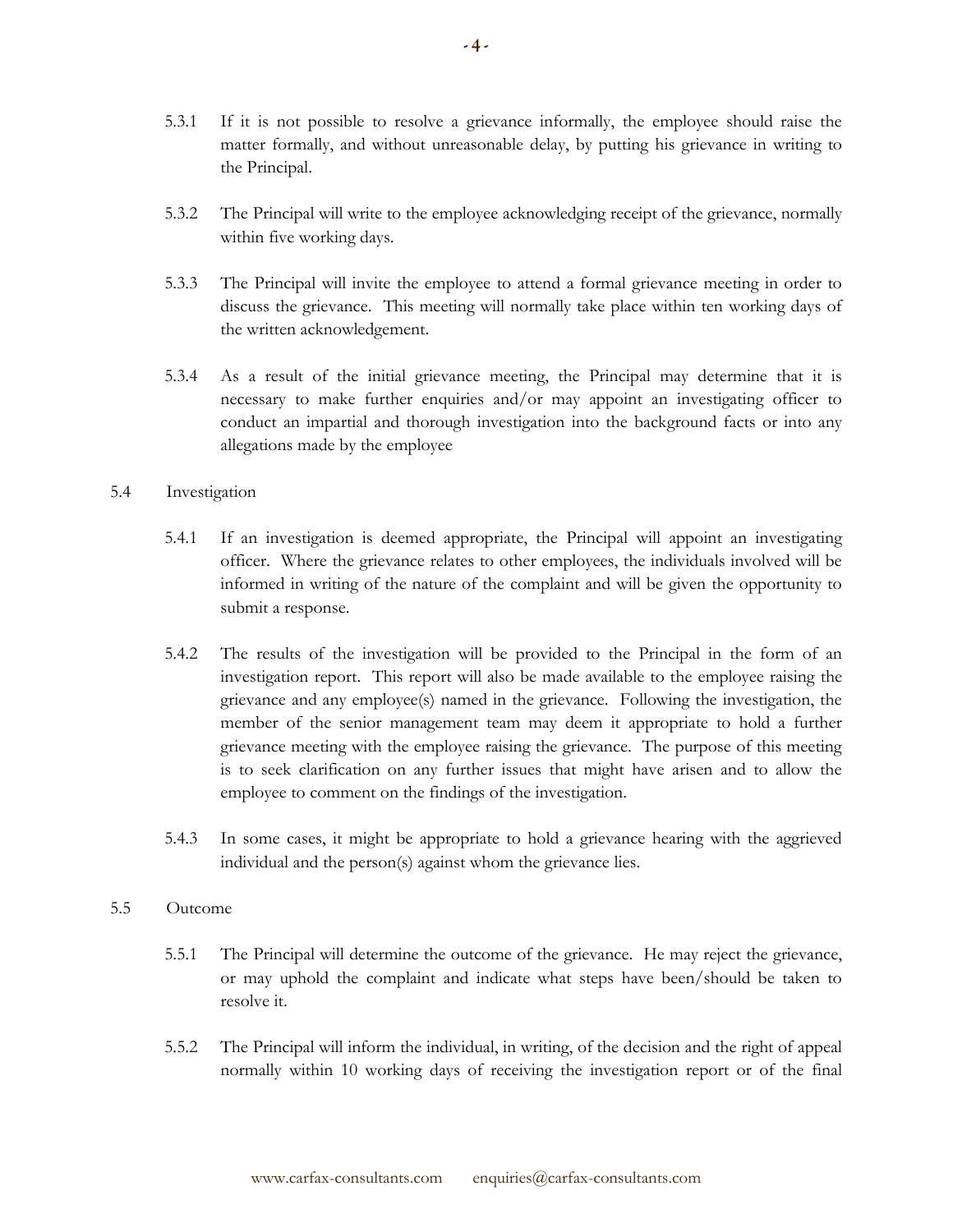grievance meeting/hearing. The employee will be given an explanation if this is not possible and will be advised when a response can be expected.

- 5.5.3 Any employee(s) named in the grievance will also be advised, in writing, of the decision.
- 5.6 Stage Two: First Appeal
	- 5.6.1 If an employee remains aggrieved, he may write to the Principal within 10 working days of the date of the decision under Stage 1, exercising his right of appeal.
	- 5.6.2 Appeals will be considered by the Principal.
	- 5.6.3 Where the appeal involves other employees, the person(s) named in the grievance will be informed of the appeal and the outcome.
	- 5.6.4 This procedure may, in the interest of natural justice, and following consultation with relevant parties, be varied and altered by the Principal who will detail the reasons for the variation.
	- 5.6.5 The decision may be given verbally at the appeal hearing and will in any event be conveyed or confirmed within 5 days of the hearing. Any recommendations for further action will be clearly stated in the letter.
- 5.7 Stage Three: Final Appeal
	- 5.7.1 If an employee remains aggrieved, he may write to the Company Director within 10 working days of the date of the decision under Stage 2, exercising his right of appeal.
	- 5.7.2 The employee's submission must include details of the grievance, an explanation of why the previous attempts of resolution have not been satisfactory, and any supporting evidence.
	- 5.7.3 Appeals will be considered by the members of the senior management team. The Company Director will have had no prior involvement in the case.
	- 5.7.4 Where the appeal involves other employees, the person or the persons named in the grievance will be informed of the appeal and the outcome.
	- 5.7.5 This procedure may, in the interest of natural justice, and following consultation with relevant parties, be varied and altered by the Company Director who will detail the reasons for the variation.